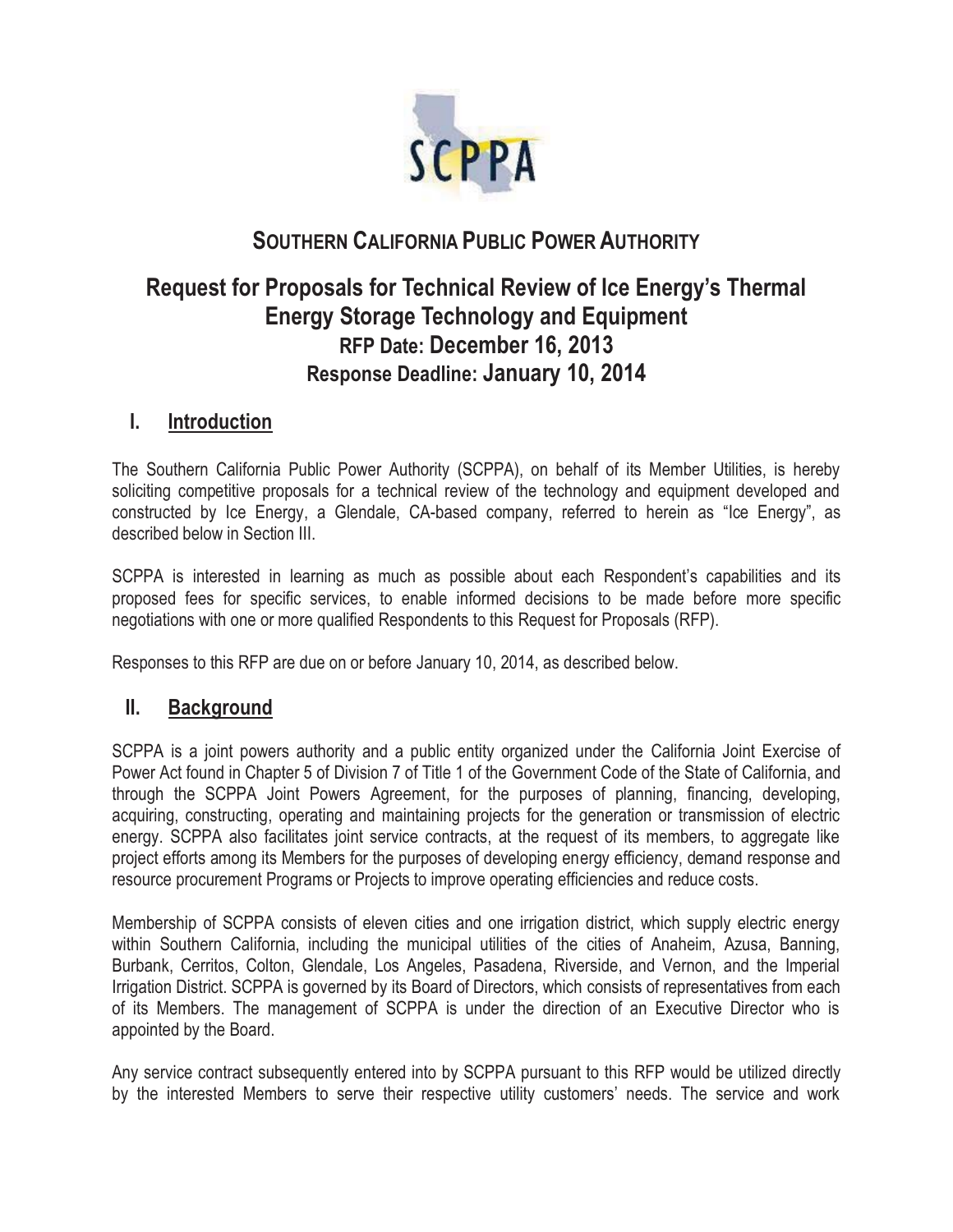products would be ordered and approved directly by SCPPA and/or Participating Members and the billing would be administered through SCPPA.

## **III. Areas of Interest**

Certain SCPPA Members have expressed interest in developing an independent and objective review of the thermal energy storage technology and equipment developed, constructed and offered by Ice Energy to meet the needs of their municipalities. Specifically, SCPPA is requesting proposals to perform analyses in the following areas and perform the following tasks, or others as may be necessary, to develop an independent and objective study of, at a minimum, the technical capabilities of Ice Energy's equipment to shift on-peak air conditioning demand to off-peak periods and it's expected operating life expectancy:

#### 1. **Review of existing papers and studies on Ice Bear technology and perform necessary research**

- Assess peak shifting capability
- Evaluate the expected operating life of Ice Bear equipment

#### 2. **Contact and interview current Ice Bear users**

- Confirm operating characteristics and performance over time
- Assess dispatchability and operational control

#### 3. **Develop Summary Report**

- Prepare Executive Summary of findings
- Provide comprehensive report of analyses
- Include citations and references

### 4. **Prepare Engineers Report**

- Provide detailed engineers' report including analyses and conclusions on the technical capabilities, including the expected operating life, of Ice Energy's equipment and technology. This report shall be of sufficient quality to be included in any public or private documents (including those of SCPPA) that may be needed or desired by SCPPA to support SCPPA's potential issuance of bonds or other such obligations and entering into any related Agreements for the funding and deployment of Ice Energy's technology or technologies.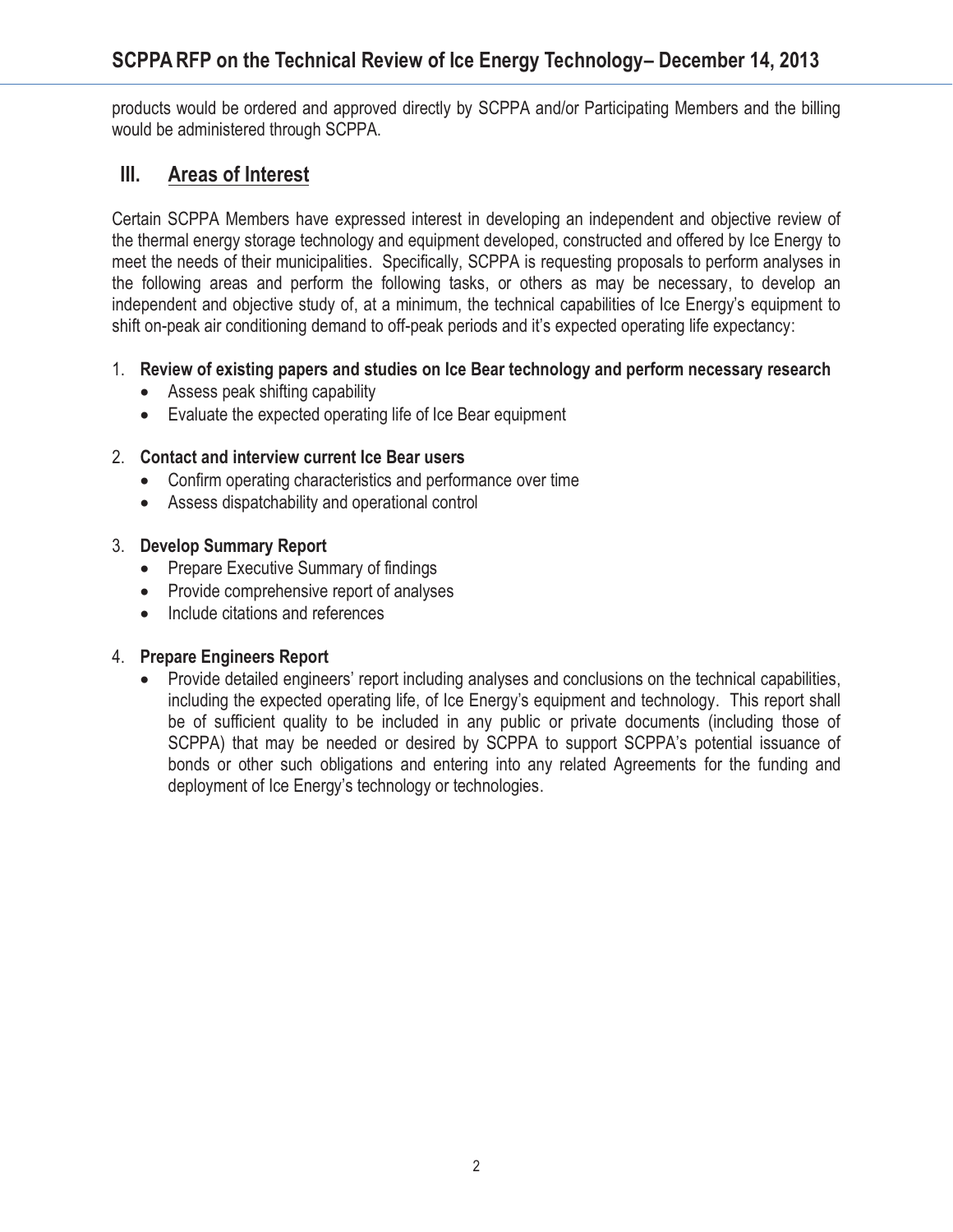## **Timeline / Schedule \***

| SCPPA RFP for Technical Review of Ice Energy Technology Selection Process |                       |
|---------------------------------------------------------------------------|-----------------------|
| <b>Schedule of Requirements/Milestones</b>                                | <b>Target Date(s)</b> |
| <b>Issue RFP</b>                                                          | December 16, 2013     |
| Responses Due                                                             | January 10, 2014      |
| <b>Review of Responses</b>                                                | January 13-17, 2014   |
| SCPPA Board Approval and Authorization to Proceed                         | January 16, 2014      |
| Interviews (if necessary)                                                 | January, 20-23, 2014  |
| Selection of Respondent(s)                                                | January 17-24, 2014   |
| Negotiation of Professional Services Agreement                            | January 17-27, 2014   |
| Desired Completion of Technical Review                                    | March 1, 2014         |

\* (subject to change at SCPPA's discretion)

# **IV. Proposal Submission Required Elements**

#### **1. Transmittal Letter Content:**

- a. A brief statement of the Respondent's understanding of the work to be done and commitment to perform the work as scheduled, including:
	- i) statement of work specifications; and
	- ii) reference to any proposed contractual terms and conditions required by the Respondent; and
	- iii) a summary of exceptions taken to the RFP requirements; and
	- iv) any and all expectations from SCPPA including, but not limited to: requirements definitions and staffing requirements to support the proposed project or program implementation.
- b. An officer authorized to bind must sign the proposal on behalf of the Respondent and must include the following declarations on the transmittal letter:

"This proposal is genuine, and not sham or collusive, nor made in the interest or in behalf of any person not herein named; the Respondent has not directly or indirectly induced or solicited any other Respondent to put in a sham bid, or any other person, firm or corporation to refrain from submitting a proposal; and the Respondent has not in any manner sought by collusion to secure for themselves an advantage over any other Respondent."

- **2. Respondent Information**: Provide legal name of Company or Individual, physical street address, the name(s) and title(s) of the individual(s) authorized to represent the Respondent, including telephone number(s) and email address(es).
- **3. Proposal:** Proposals must include a description of the proposed project or program, how it meets (or does not meet) each of the objectives of this RFP, and a detailed description addressing all of the Areas of Interest. Respondents may also include additional services, products, tasks, task elements and/or functions that may not be part of or included in the RFP, but are deemed by the Respondent to be pertinent and potentially valuable to SCPPA or its Members. SCPPA will have full discretionary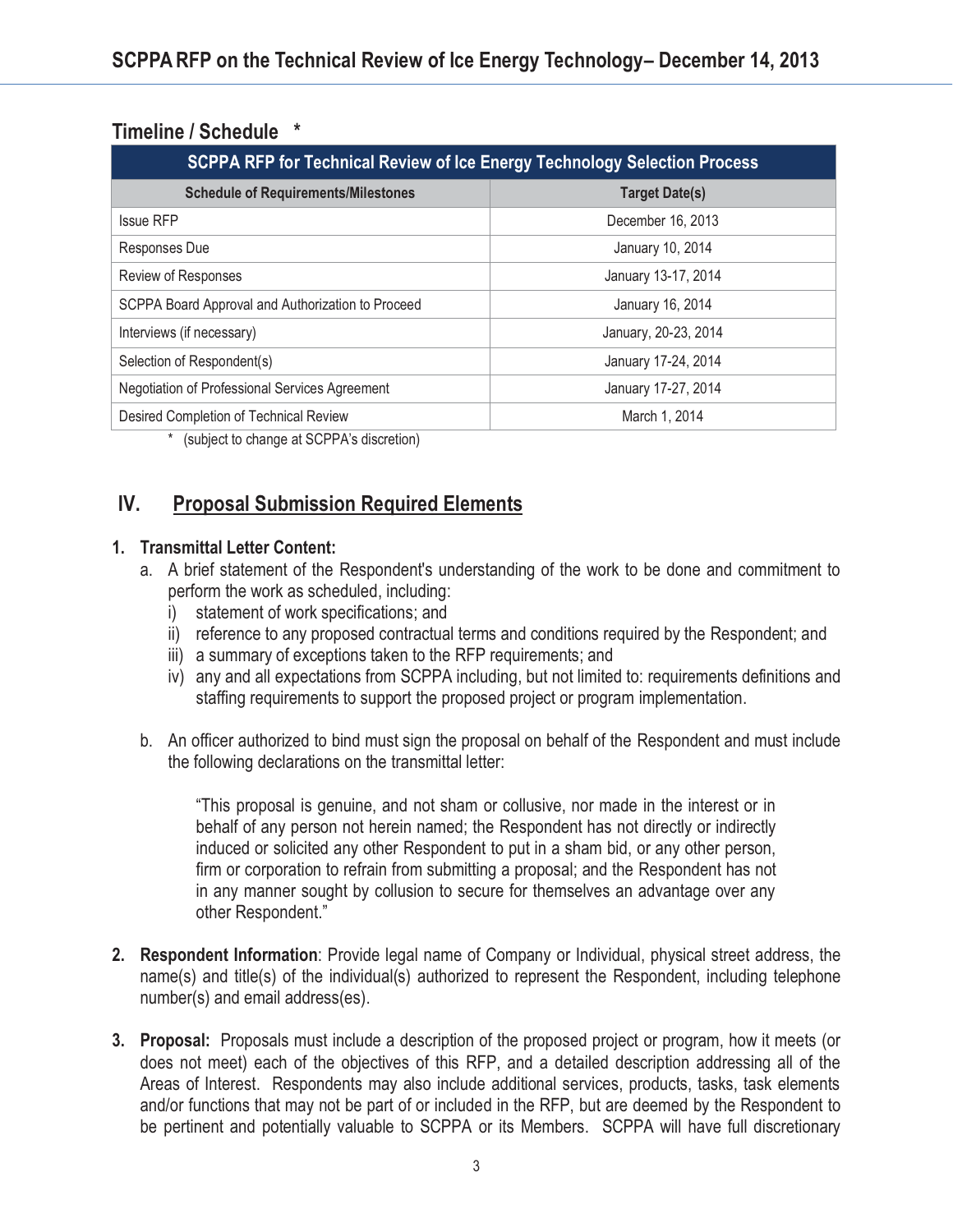authority to consider, accept and/or reject without cause such supplemental information that is not directly requested, included in or made part of the RFP.

**4. Fees:** Pricing in all Proposals should be made based on good faith estimates of the requirements defined in this RFP. The cumulative or combined pricing for the elements or Areas of Interest presented in Sections III.1 through III.3, inclusive must be provided separately and independent of the proposed price for the element or Area of Interest in Section III.4. SCPPA shall have sole discretion to decide whether to include the Engineers' Report described in Section III.4 in any contract that is awarded to the successful Respondent. Proposals should also provide a total price for all 4 elements combined, to account for any volumetric price discounts that may be offered for all elements and services.

Please include all necessary details of specific examples or estimates of the fees, labor rates and service charges. Describe how the fees, rates or charges will be determined. Respondents shall also be prepared to provide a breakdown of the applicable overheads and fringe benefit costs that are part of any labor rates and other direct costs associated with each of the services to be performed.

- **5. Experience:** Respondent shall clearly identify project participants and management team, including:
	- a. Describe your firm's experience as may be applicable to this RFP, your organizational structure, management qualifications, and other contract related qualifications, including number of years firm has been in business.
	- b. Specify key employees and describe their qualifications, experience and duties related to this RFP, including the office location(s) where work will be performed, in addition to the physical street address referenced above.
	- c. Provide a commitment statement for the retention and use of key employees as proposed, their availability to initiate and sustain the proposal, as well as planned supplemental employees if key personnel are not available to assure project delivery.
	- d. State whether Respondent will use subcontractors to perform services pursuant to the contract. Should the use of subcontractors be offered, the Respondent shall provide the same assurances of competence for the subcontractor, plus the demonstrated ability to manage and supervise the subcontracted work. Subcontractors shall not be allowed to further subcontract with others for work. The provisions of any contract resulting from this RFP shall apply to all subcontractors in the same manner as to the Respondent.
	- e. Respondent should describe any direct experience or involvement with Ice Energy and/or the Ice Bear technology and disclose any potential conflict of interest in doing the work described herein.
	- f. Respondent shall indicate any and all pending litigation that could affect the viability of Respondent's proposal, continuance of existing contracts, operation or financial stability.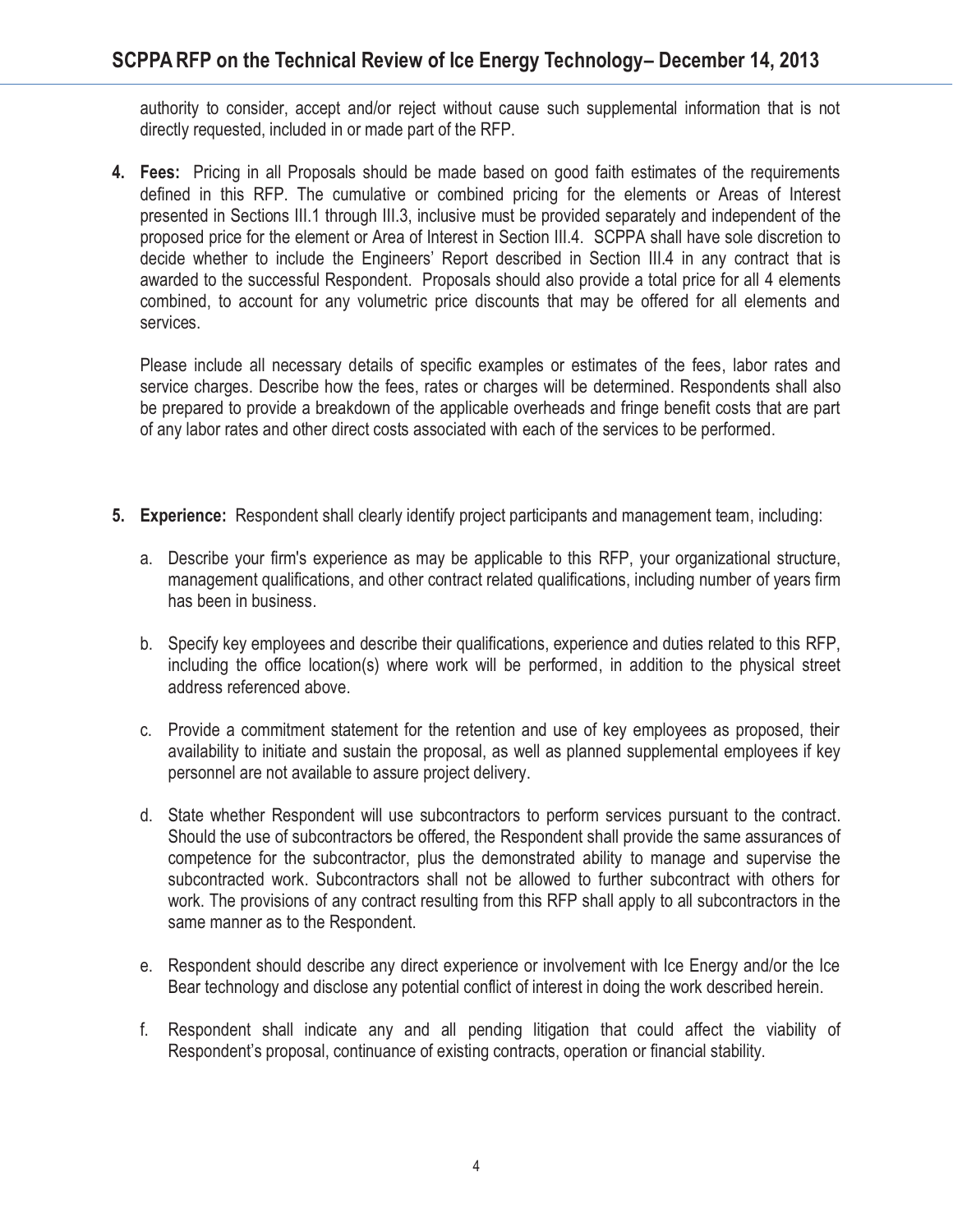#### **6. References:**

- a. Describe whether the Respondent has, within the last five (5) years, rendered any service to SCPPA or to any of SCPPA's Members, either as a contractor or subcontractor, either under the current Respondent's name or any other name or organization. If so, please provide details (status as prime or subcontractor, brief description of the contract, contract start and end dates, the contract administrator name, and total actual contract expenditures).
- b. If the Respondent has not rendered any service within the last five (5) years to SCPPA or to any of SCPPA's Members, then please provide references over that period with the details described above including the counterparty for which services were provided.
- c. Identify existing related or relevant projects or programs which Respondent developed and/or operates that would demonstrate Respondent's capabilities in this area.
- d. Describe relevant program development and implementation experience, approach, and provide a list of references for similar projects completed.

## **V. Proposal Submission Delivery Requirements**

There will not be an initial Respondent's conference associated with this RFP. Clarification questions may be sent by e-mail to: TechnicalReviewRFP@scppa.org before January 6, 2014. SCPPA shall post answers to any such questions on its website at scppa.org within two days of receipt and all response to clarifying questions will be posted by 5:00 PM (Pacific Time) on January 8, 2014. Respondents shall only rely on written replies and information provided by SCPPA in the consideration and development of Response to this RFP.

One (1) hard copy of your response, including a transmittal letter of authentic offer with wet-ink authority signature, and any supporting documentation should be delivered no later than 5:00 PM, (Pacific Time) on January 10, 2014 to:

Southern California Public Power Authority Technical Review RFP 1160 Nicole Court Glendora, California 91740

One (1) electronic copy of your proposal should also be delivered to the address above, preferably on a CD or USB flash drive, or alternatively e-mailed to TechnicalReviewRFP@scppa.org no later than the time and date referenced above.

No contact should be made with the Board of Directors, committees or working group representatives, or SCPPA Members concerning this RFP.

All information received by SCPPA in response to this RFP is subject to the California Public Records Act and may be subject to the Ralph M. Brown Act and all submissions may be subject to review in the event of an audit.

## **VI. Terms and Conditions**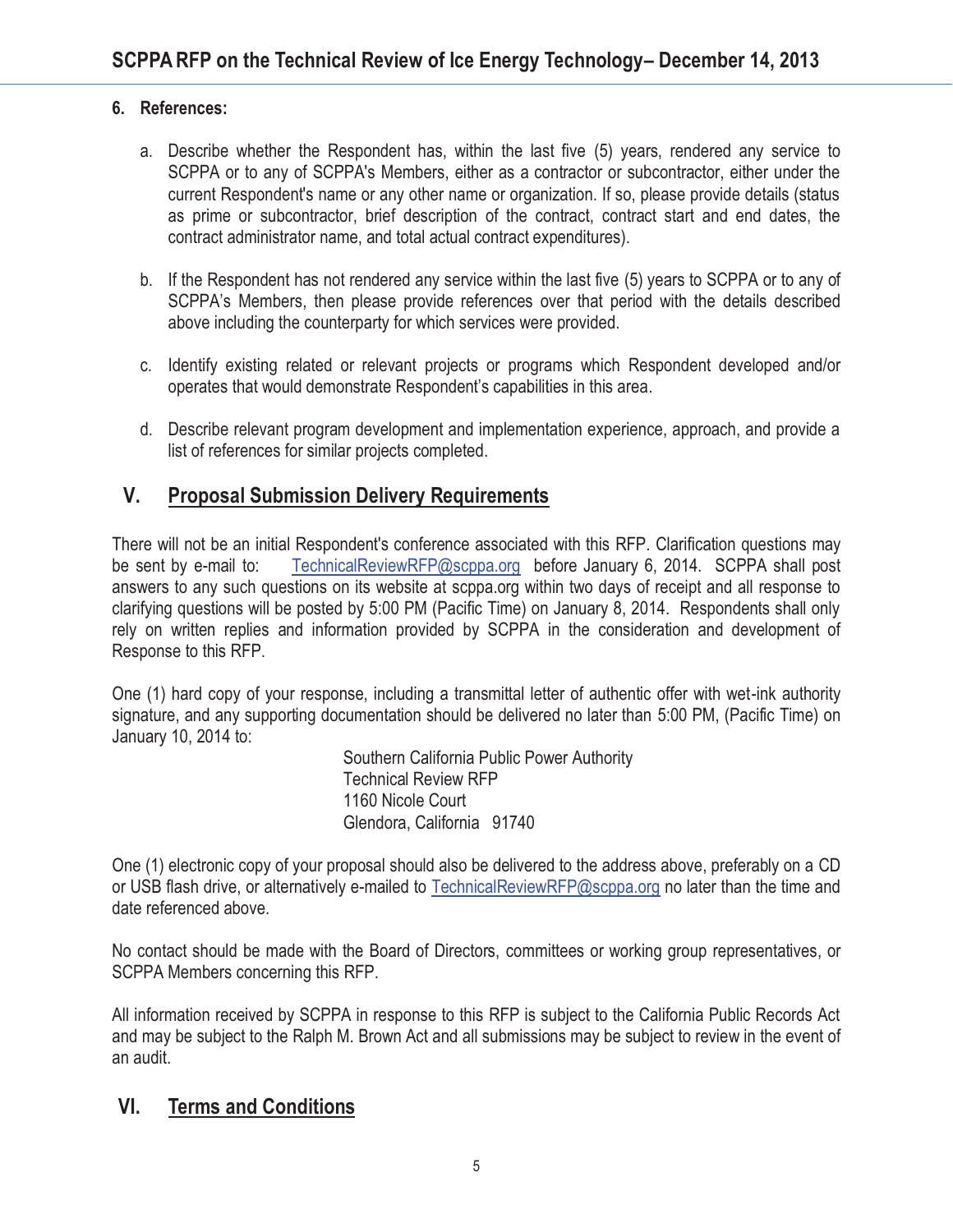- 1. SCPPA reserves the right to cancel this RFP at any time, reject any and all proposals and to waive irregularities.
- 2. SCPPA shall determine at its sole discretion the value of any and/or all proposals including price and non-price attributes.
- 3. Proposals may be sub-divided or combined with other proposals, at SCPPA's sole discretion.
- 4. SCPPA shall perform an initial screening evaluation to identify and eliminate any proposals that are, for example, not responsive to the RFP, do not meet the minimum requirements set forth in the RFP, are clearly not economically competitive with other proposals, or are submitted by Respondents that lack appropriate creditworthiness, sufficient financial resources, or qualifications to provide dependable and reliable services for this RFP.
- 5. SCPPA reserves the right to submit follow up questions or inquiries to request clarification of information submitted and to request additional information from any one or more of the Respondents.
- 6. SCPPA reserves the right, without qualification and in its sole discretion, to accept or reject any or all proposals for any reason without explanation to the Respondent, or to make any award to that Respondent, who, in the opinion of SCPPA, will provide the most value to SCPPA and its Members.
- 7. SCPPA may decline to enter into any potential engagement agreement or contract with any Respondent, terminate negotiations with any Respondent, or to abandon the request for proposal process in its entirety.
- 8. SCPPA reserves the right to make an award, at its sole discretion, irrespective of price or technical ability, if SCPPA determines that to do so would result in the greatest value to SCPPA and its Members.
- 9. Those Respondents who submit proposals agree to do so without legal recourse against SCPPA, its Members, their directors, officers, employees and agents for rejection of their proposal(s) or for failure to execute or act on their proposal for any reason.
- 10. SCPPA shall not be liable to any Respondent or party in law or equity for any reason whatsoever for any acts or omissions arising out of or in connection with this RFP.
- 11. SCPPA shall not be liable for any costs incurred by any Respondents in preparing any information for submission in connection with this RFP process or any and all costs resulting from responding to this RFP. Any and all such costs whatsoever shall remain the sole responsibility of the Respondent.
- 12. SCPPA may require certain performance assurances from Respondents prior to entering into negotiations for work to be performed as a result of the RFP. Such assurances may potentially include a requirement that Respondents provide some form of performance security.
- 13. Prior to contract award, the successful Respondent shall supply a detailed breakdown of the applicable overheads and fringe benefit costs that are part of the labor rates and other direct costs associated with the services to be performed.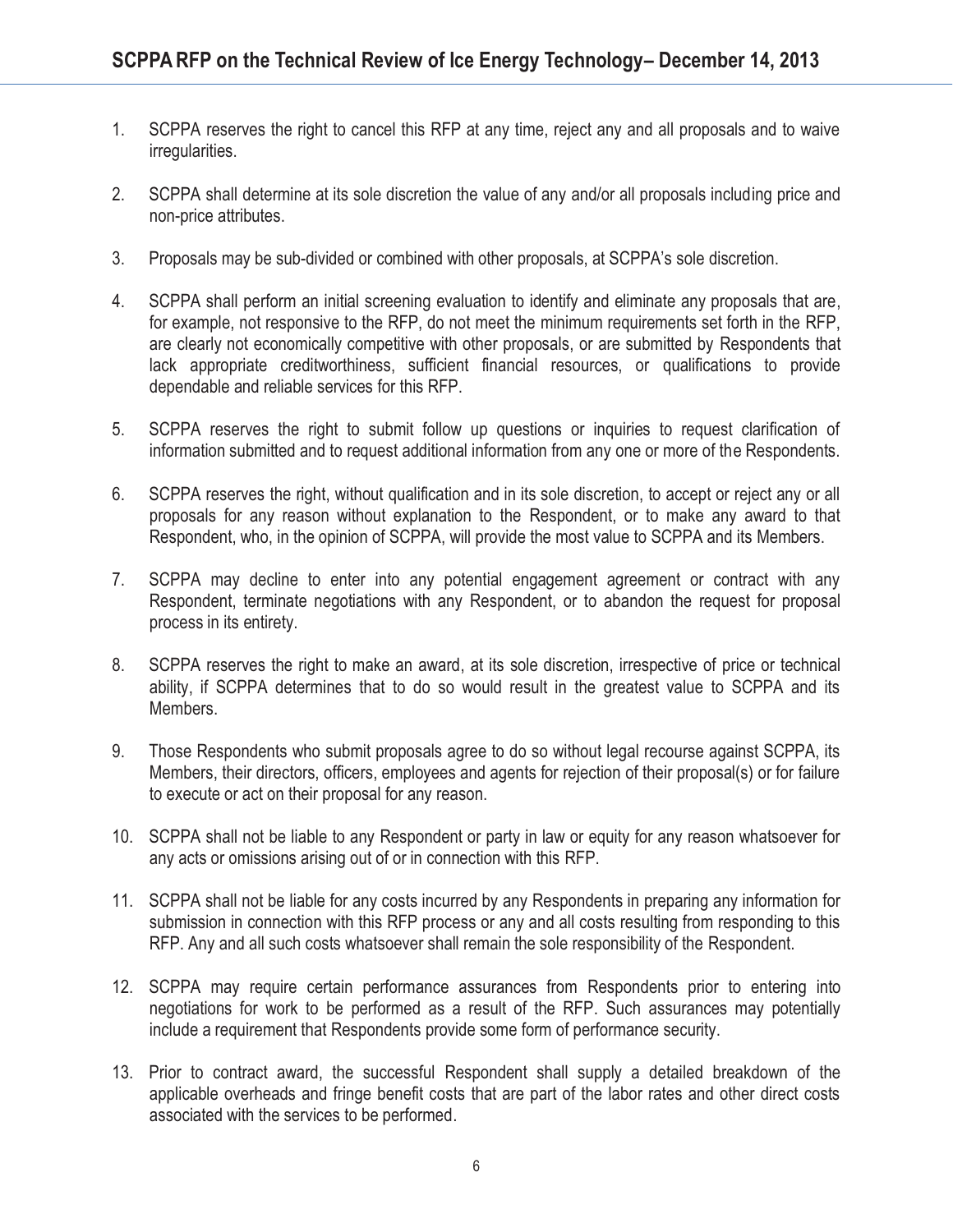- 14. SCPPA Members, either collectively or individually may contact Respondents to discuss or enter into negotiations regarding a proposal. SCPPA is not responsible or liable for individual Members interactions with the Respondent which are not entirely conducted through SCPPA or at SCPPA's option or election to engage the Respondent as defined within the RFP.
- 15. Submission of a Proposal constitutes acknowledgement that the Respondent has read and agrees to be bound by the terms and specifications of this RFP and any addenda subsequently issued by SCPPA.
- 16. Information in this RFP is accurate to the best of SCPPA's and its Members' knowledge but is not guaranteed to be correct. Respondents are expected to complete all of their due diligence activities prior to entering into any final contract negotiations with SCPPA.
- 17. SCPPA reserves the right to reject any Proposal for any reason without cause. SCPPA reserves the right to enter into relationships with more than one Respondent, can choose not to proceed with any Respondent with respect to one or more categories of services, and can choose to suspend this RFP or to issue a new RFP that would supersede and replace this RFP.

## **VII. Additional Requirements for Proposal**

- **1. Consideration of Responses:** Submitted proposals should be prepared simply and economically, without the inclusion of unnecessary promotional materials. Proposals should be submitted on recycled paper that has a minimum of thirty percent (30%) post-consumer recycled content and duplex copied (double-sided pages) where possible.
- **2. Insurance, Licensing, or other Certification:** If selected, the Respondent will be required to maintain sufficient insurance, licenses, or other required certifications for the type of work being performed. SCPPA or its Members may require specific insurance coverage to be established and maintained during the course of work and as a condition of award or continuation of contract.
- **3. Prevailing Wage Rates:** If selected, the Respondent will be required to conform to prevailing wage rates applicable to the location(s) where any work is being performed. Workers shall be paid not less than prevailing wages pursuant to determinations of the Director of Industrial Relations as applicable in accordance with the California Labor Code. To access the most current information on effective determination rates, Respondent shall contact:

Department of Industrial Relations Division of Labor Statistics and Research PO Box 420603, San Francisco, CA 94142-0603 Division Office Telephone: (415) 703-4780 Prevailing Wage Unit Telephone: (415) 703-4774 Web: http://www.dir.ca.gov/dlsr/DPreWageDetermination.htm